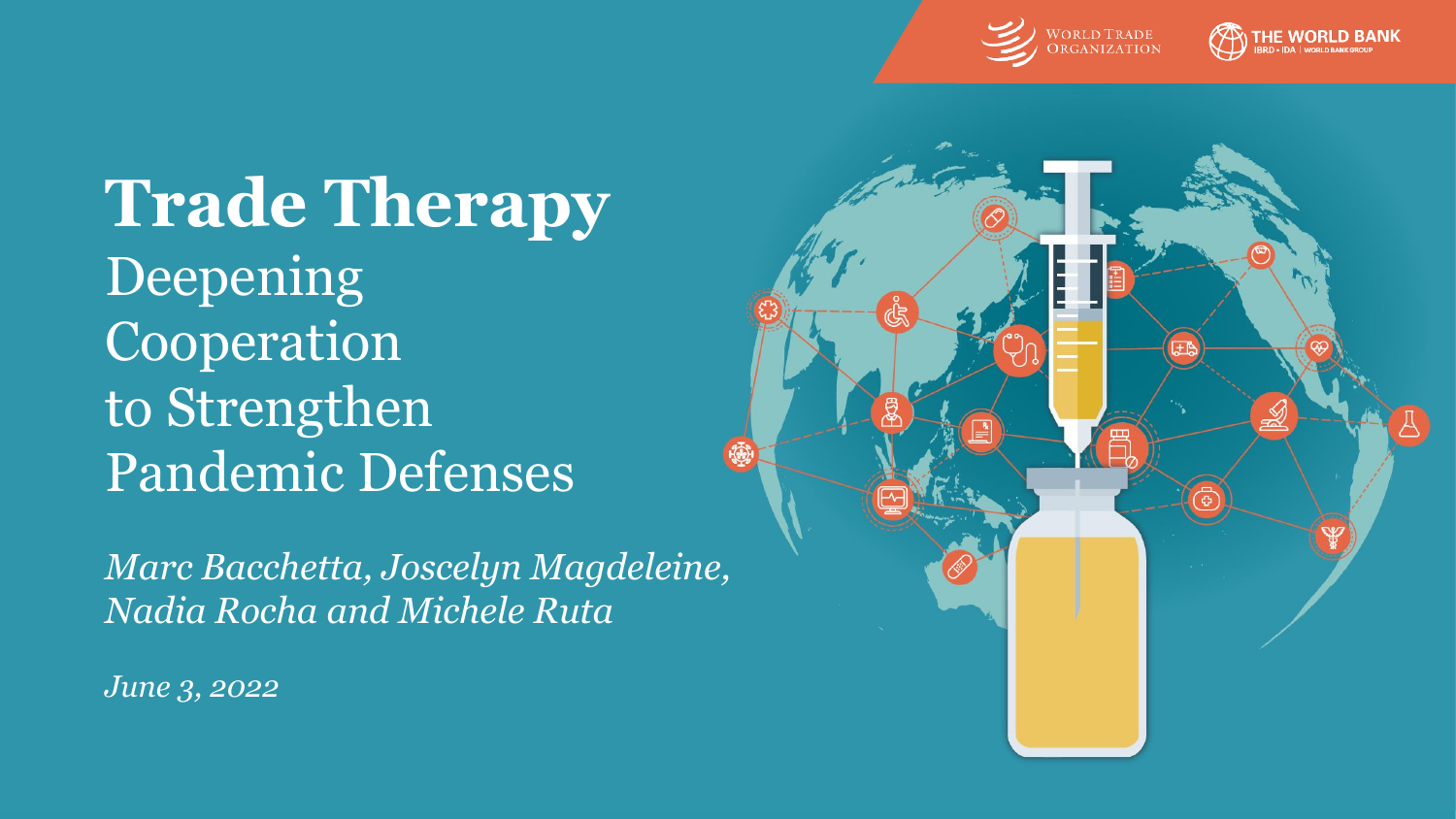*The yearly probability of a pandemic worse than the 1918 influenza has increased substantially since the 1600s*



Source: Marani, M., G. G. Katul, W. K. Pan, and A. J. Parolari. 2021. "Intensity and Frequency of Extreme Novel Epidemics." *PNAS* 118 (35).

COVID-19 is a precursor of more, and possibly worse, pandemics to come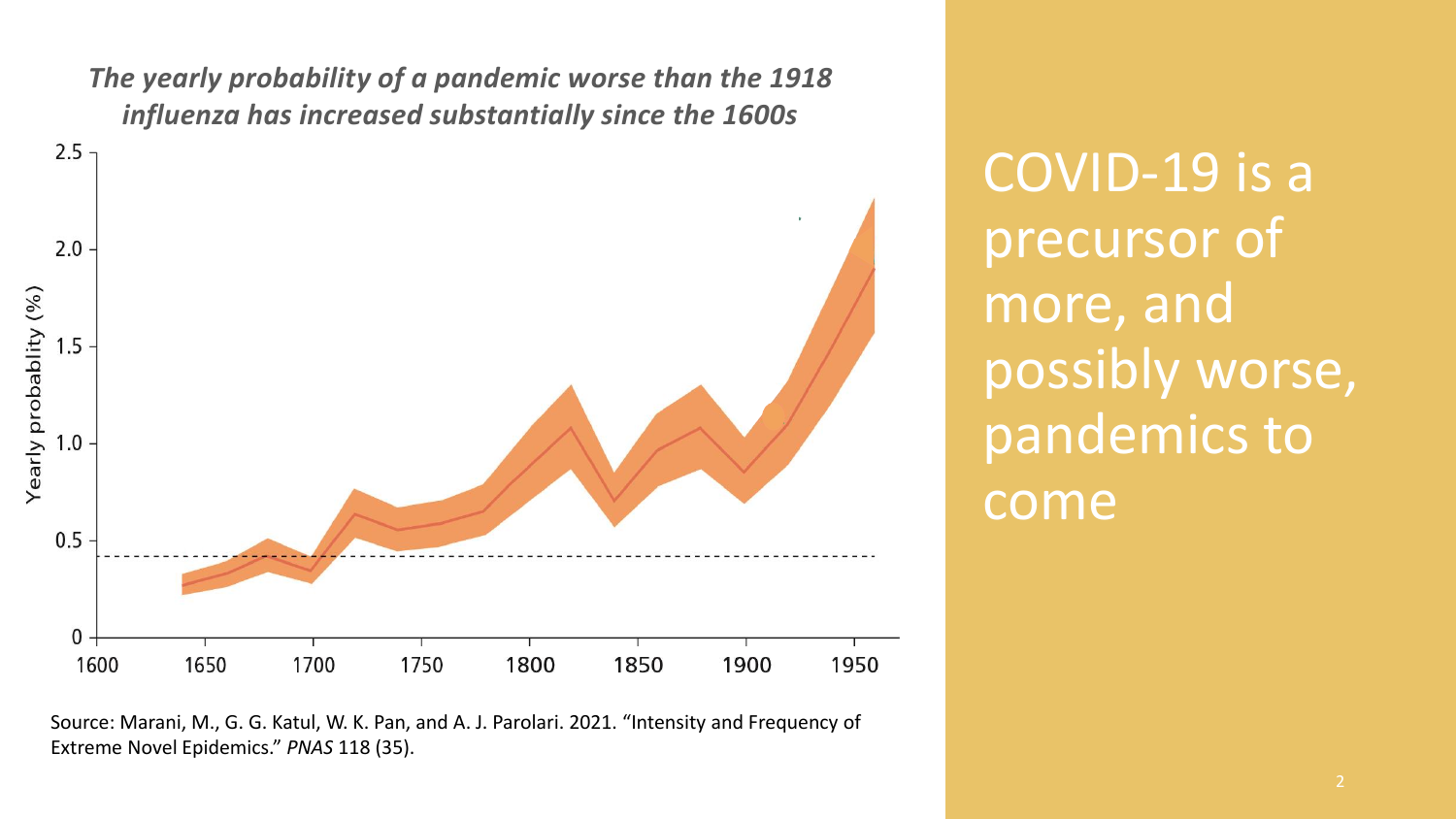What is the role of trade in responding and preparing for future health crises?

# This report

- **Provides new data on trade and** medical value chains
- Analyzes the evolving trade policy landscape before and during the pandemic
- Proposes an action plan to improve trade policies and deepen international cooperation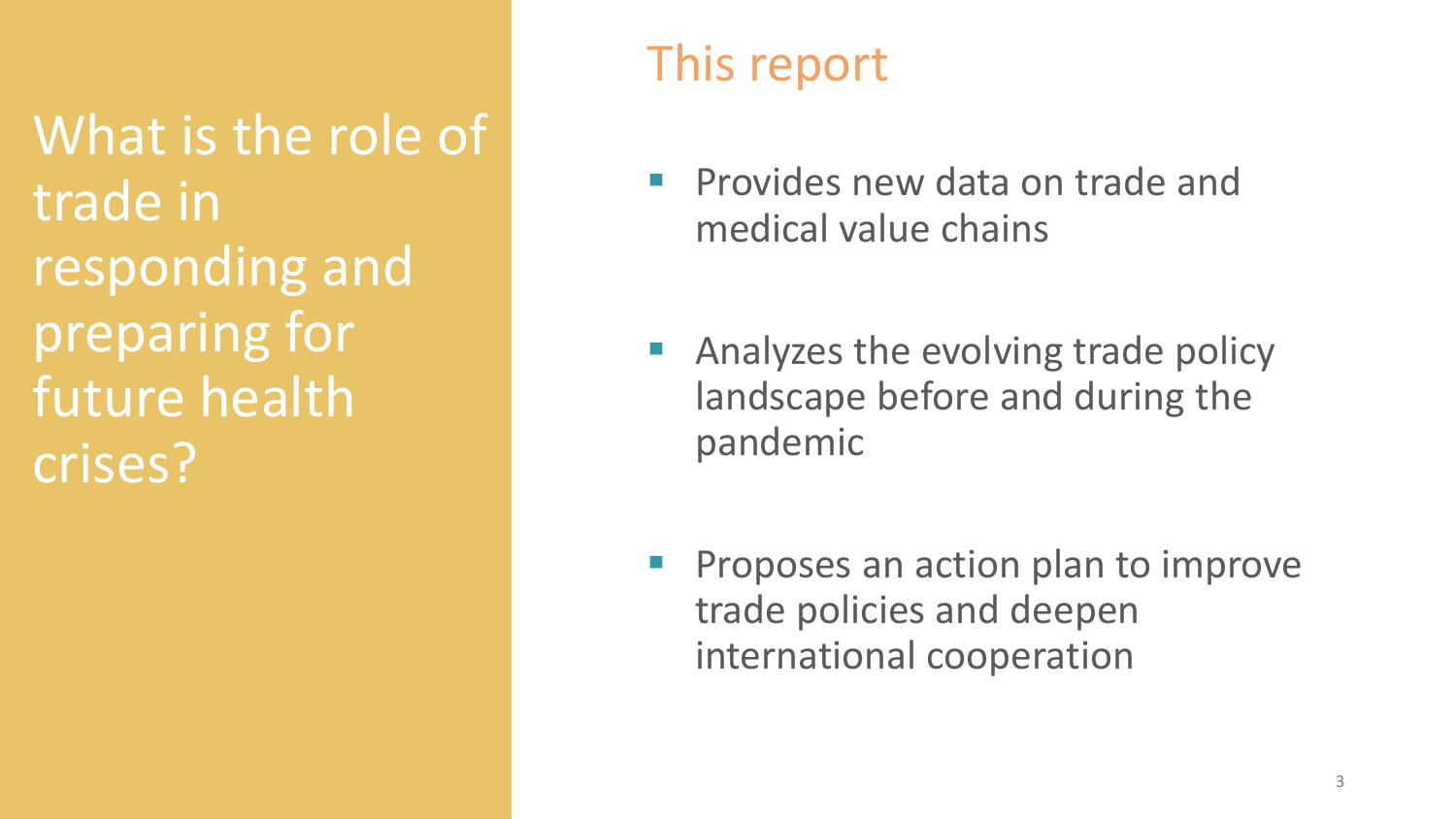

#### *Global trade of medical goods has consistently increased over time*

Trade in medical goods has been an essential weapon in the battle against the COVID-19 pandemic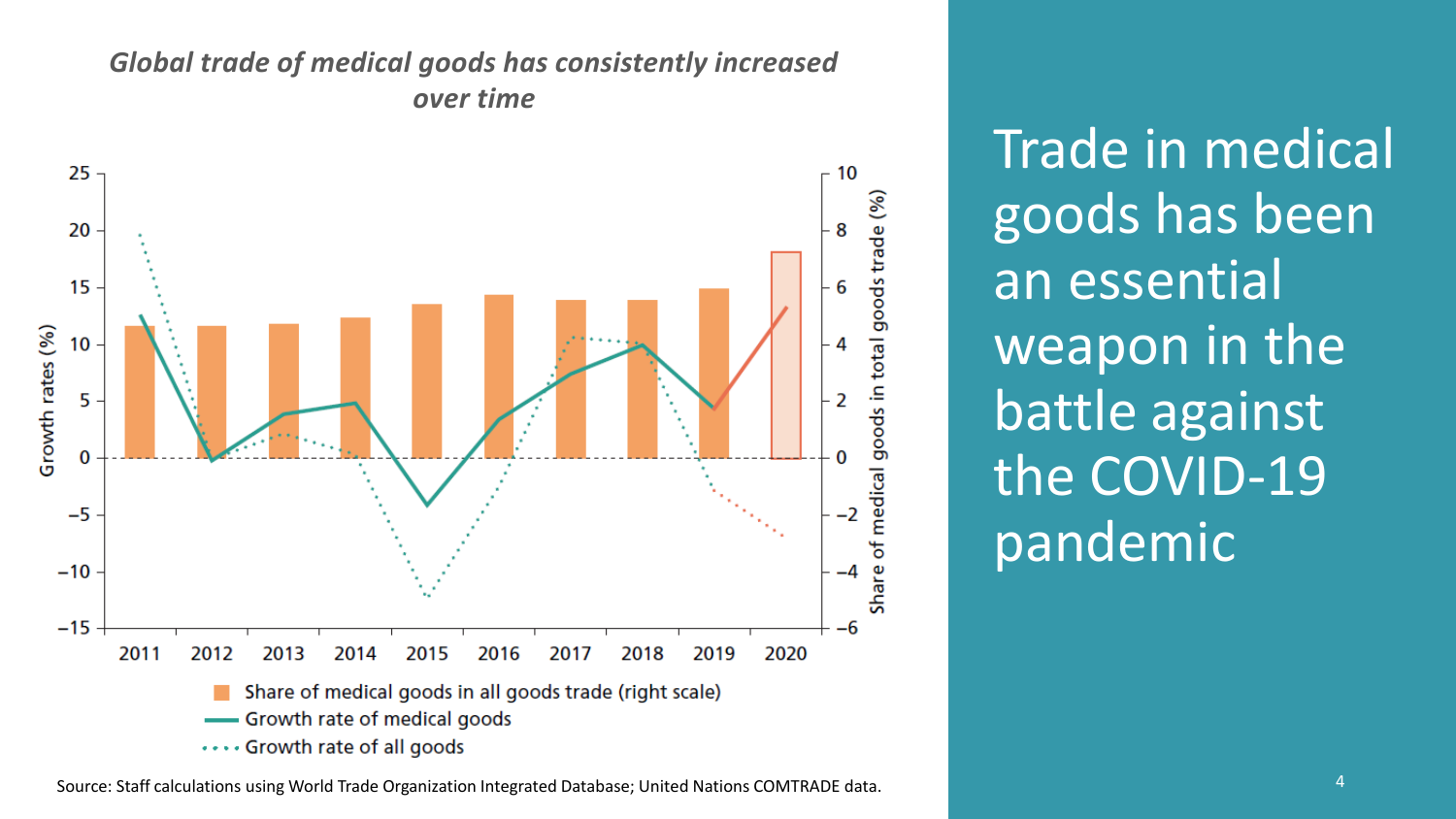The pandemic accelerated the provision of medical services remotely and the rise of digital health services

*In 2020, medical services traded through modes 2 and 4 fell sharply while mode 1 surged* 



5 Source: Staff calculations based on the WTO Trade in Services Data by Mode of Supply (TISMOS) dataset.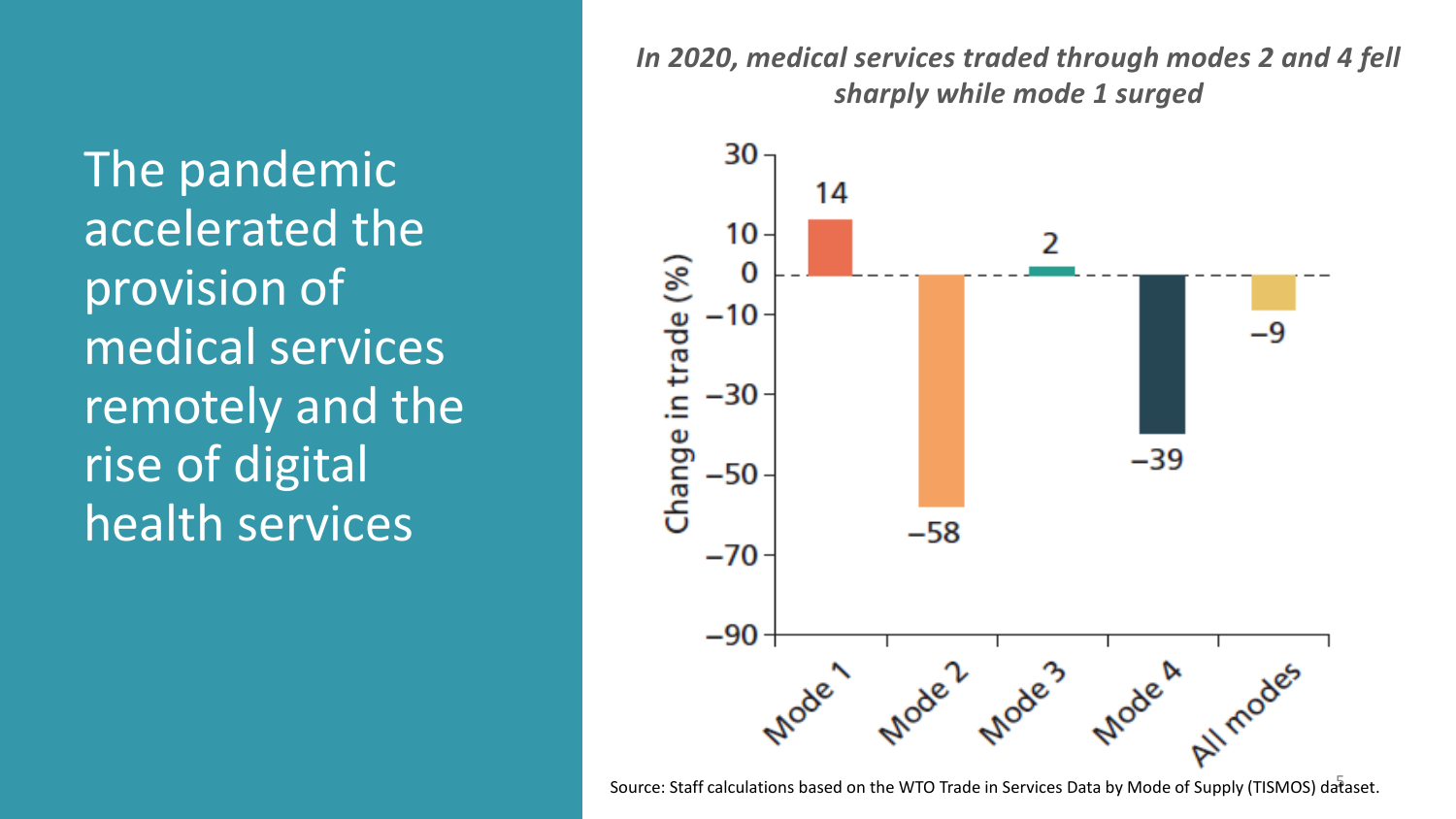#### *Imports of Covid-19 vaccines, by income group*



Source: Staff calculations using data from the World Trade Organization and International Monetary Fund's COVID-19 Vaccine Trade Tracker.

While trade (and government support) spurred the rapid development of vaccines, distribution of supplies was unequal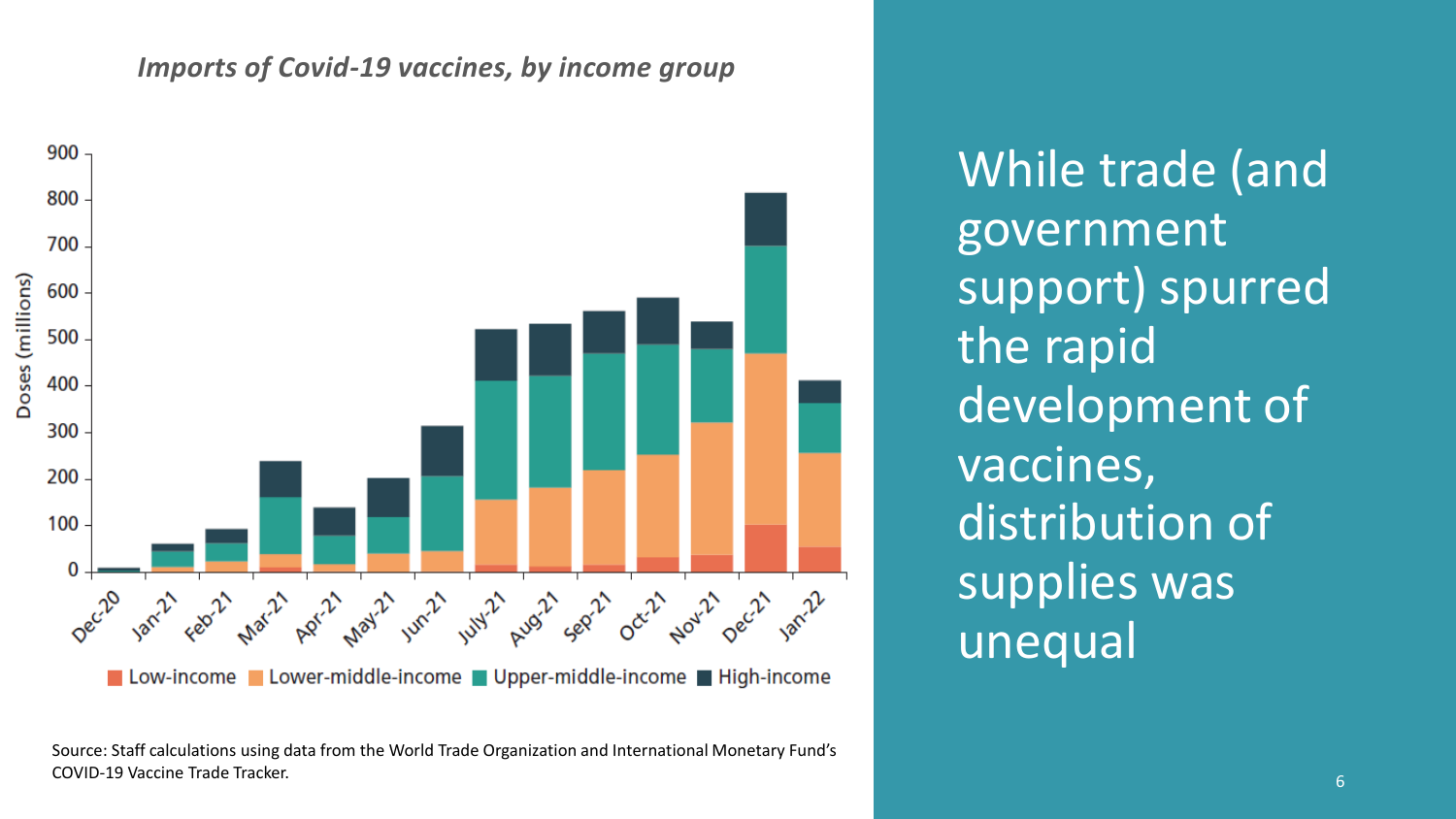During the pandemic governments increased their use of policy measures to bolster domestic availability of critical medical products

*Patterns of trade policy intervention affecting medical goods during the COVID-19 pandemic*



Source: Staff calculations using Essential Goods Initiative (EGI) database.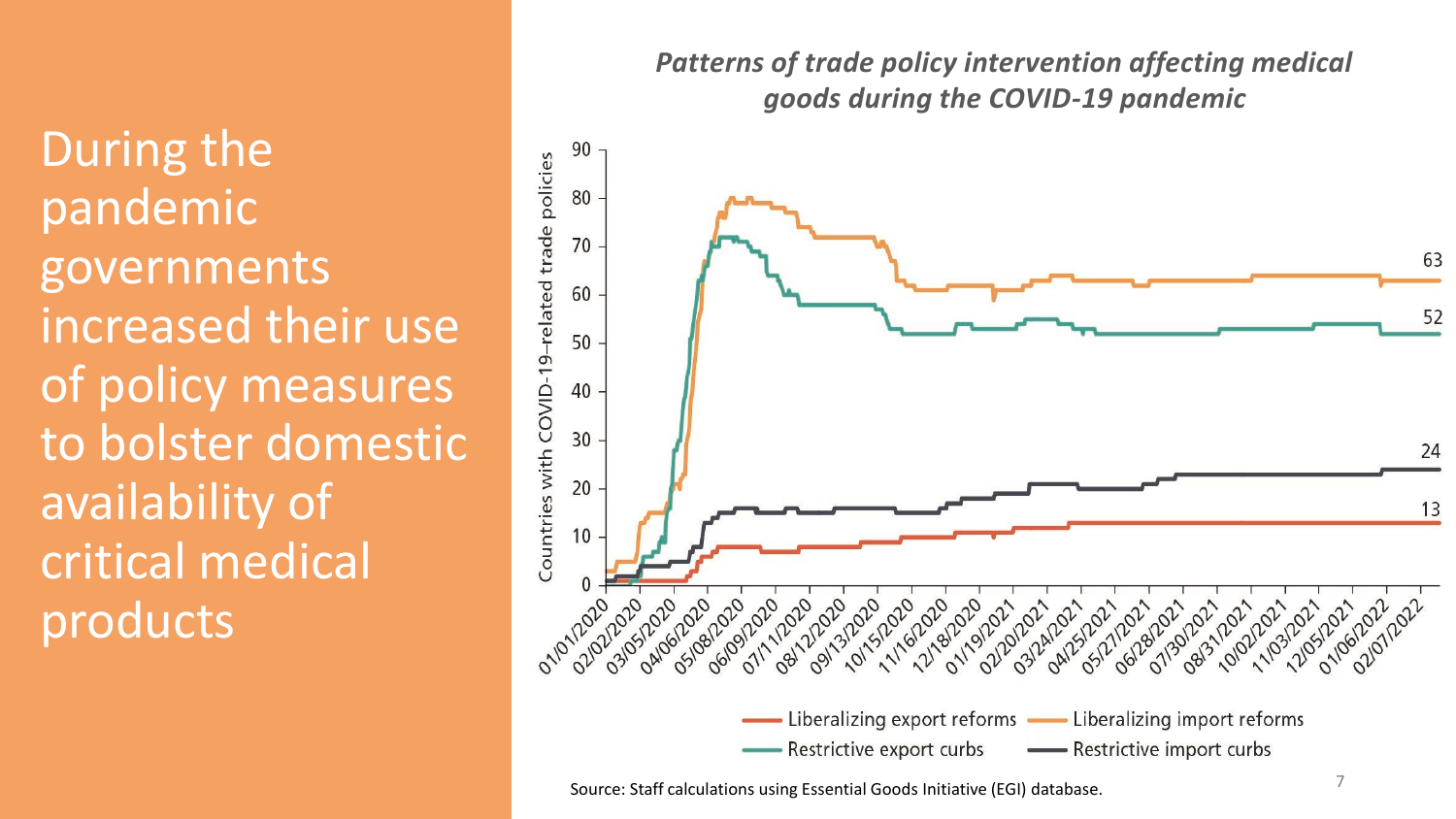*Impact of COVID-19–related trade policies on trade costs of medical goods imports, the case of masks and textile PPEs*



Source: Egger, P., G. Masllorens, N. Rocha, and M. Ruta. 2022. "Estimating the Impact of Trade Policies on Trade Flows in Medical Goods." World Bank, Washington, DC.

Some of these measures detracted from global health security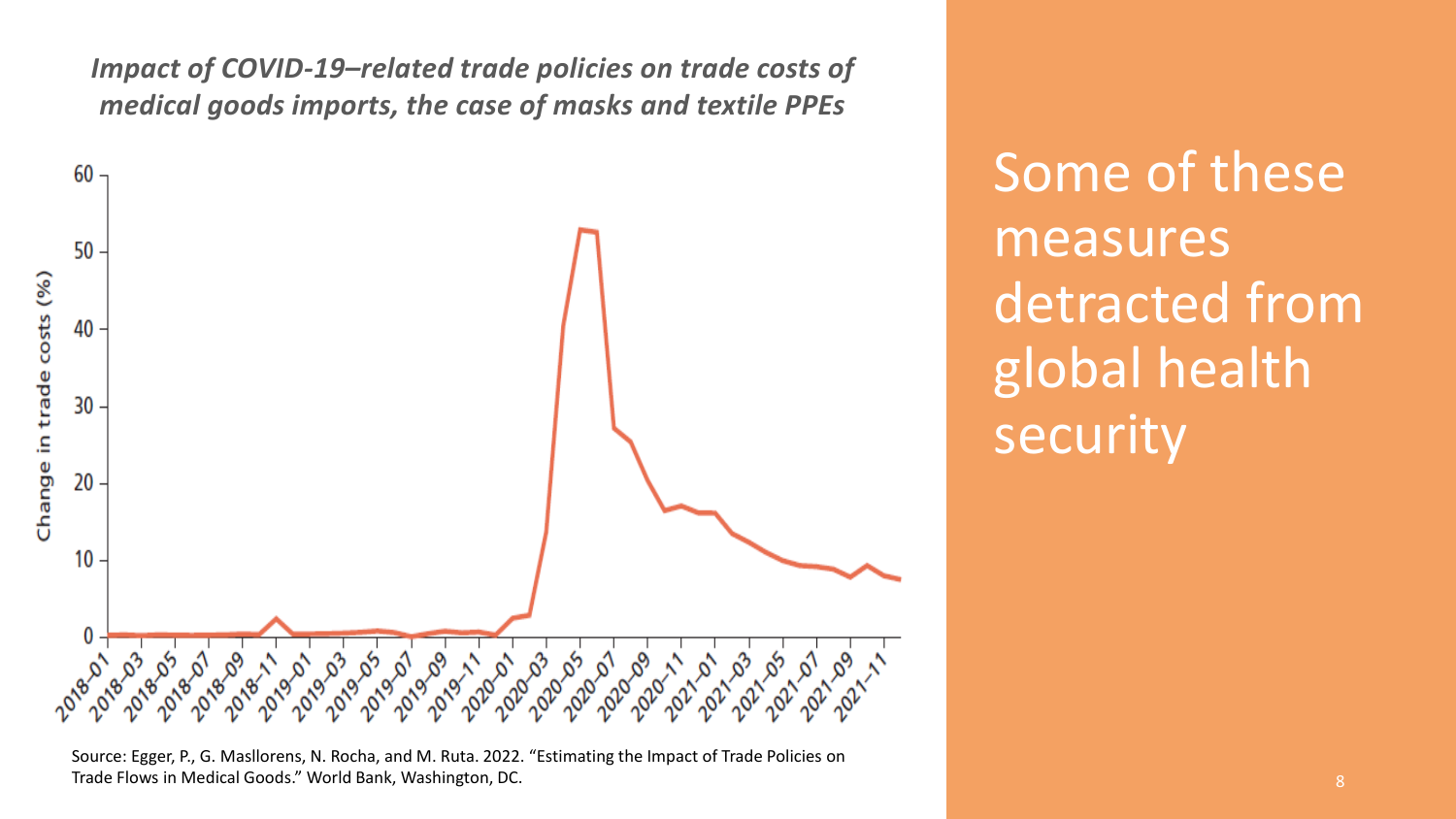Others facilitated trade, eased regulatory bottlenecks, and promoted the diffusion of health **technologies** 

■ Digitalization of documentation requested at the border

■ Fast-track procedure for approval of vaccines

■ Subsidies to R&D and production of vaccines and medicines

■ Support to telehealth through platforms connecting health care providers and patients in different locations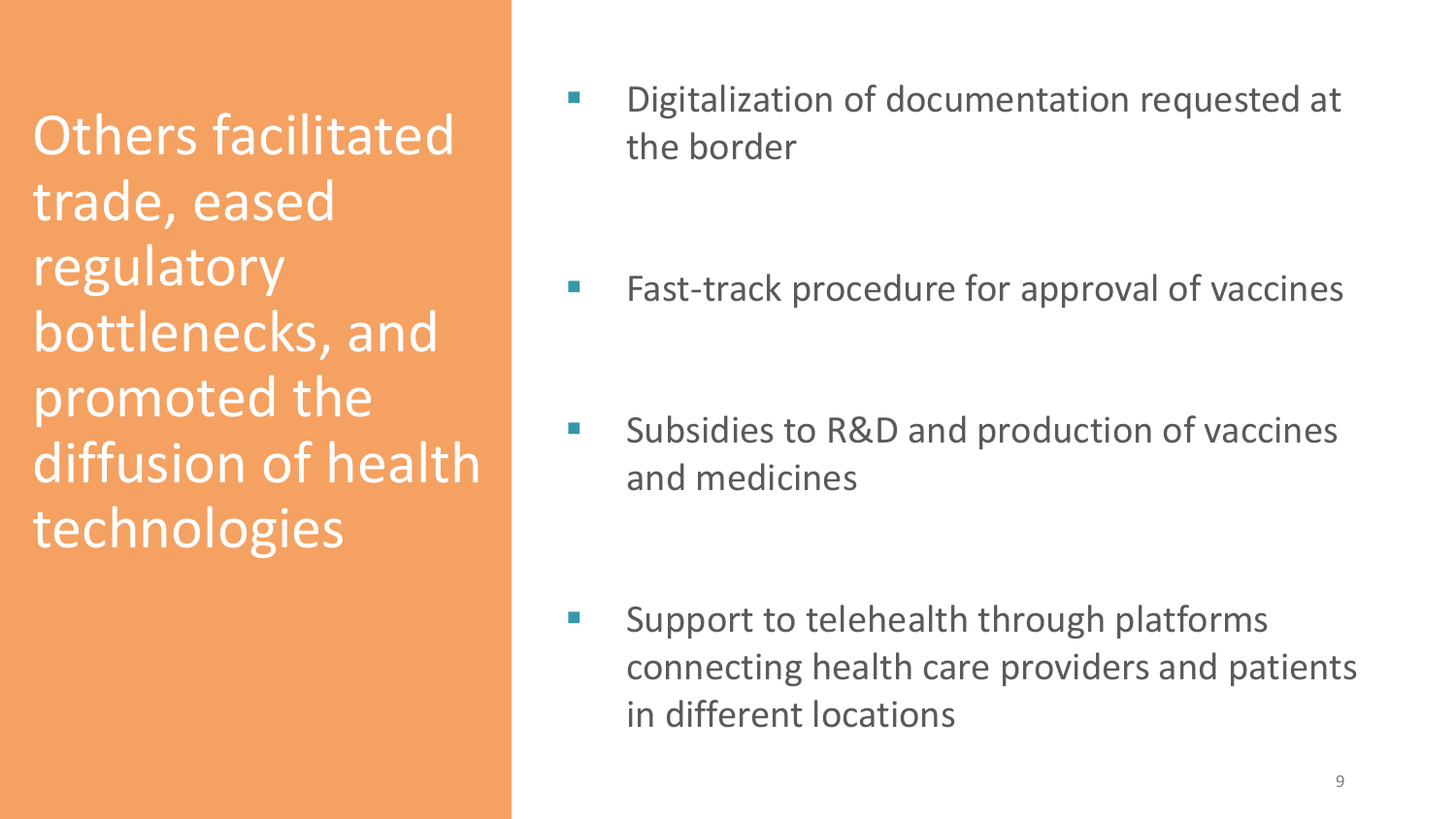- **Open trade** in medical goods and services to reduce health related costs
- **Regulatory cooperation** to strengthen resilience of supply chains
- **EXIBILITE IS IN IP regimes** to encourage sharing of technology and know-how
- **Example 1 Crisis rulebook** including limits on export policy for critical goods
- **Subsidy coordination and joint purchasing tools** for crisis related medical goods

An action plan for trade cooperation to improve prevention, preparedness and response for future crises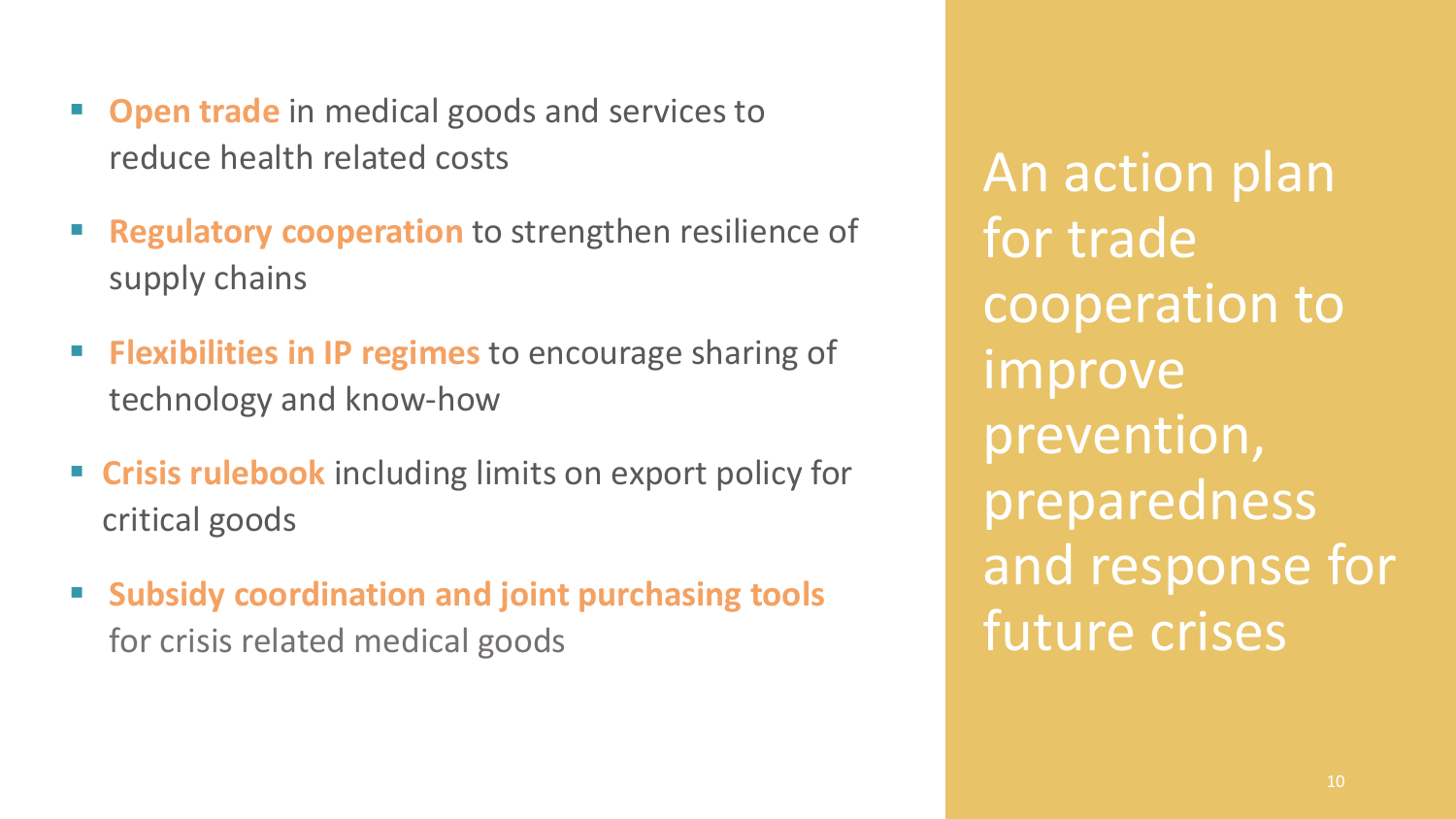An action plan for international organizations to leverage trade to improve health security

#### **Diversification**

Mobilize resources to support manufacturing capacity in developing countries with production potential

### **Information**

▪ Establish a *global information clearinghouse*

### **Regulation**

Strengthen international standardization and improve capacity of National Regulatory Agencies